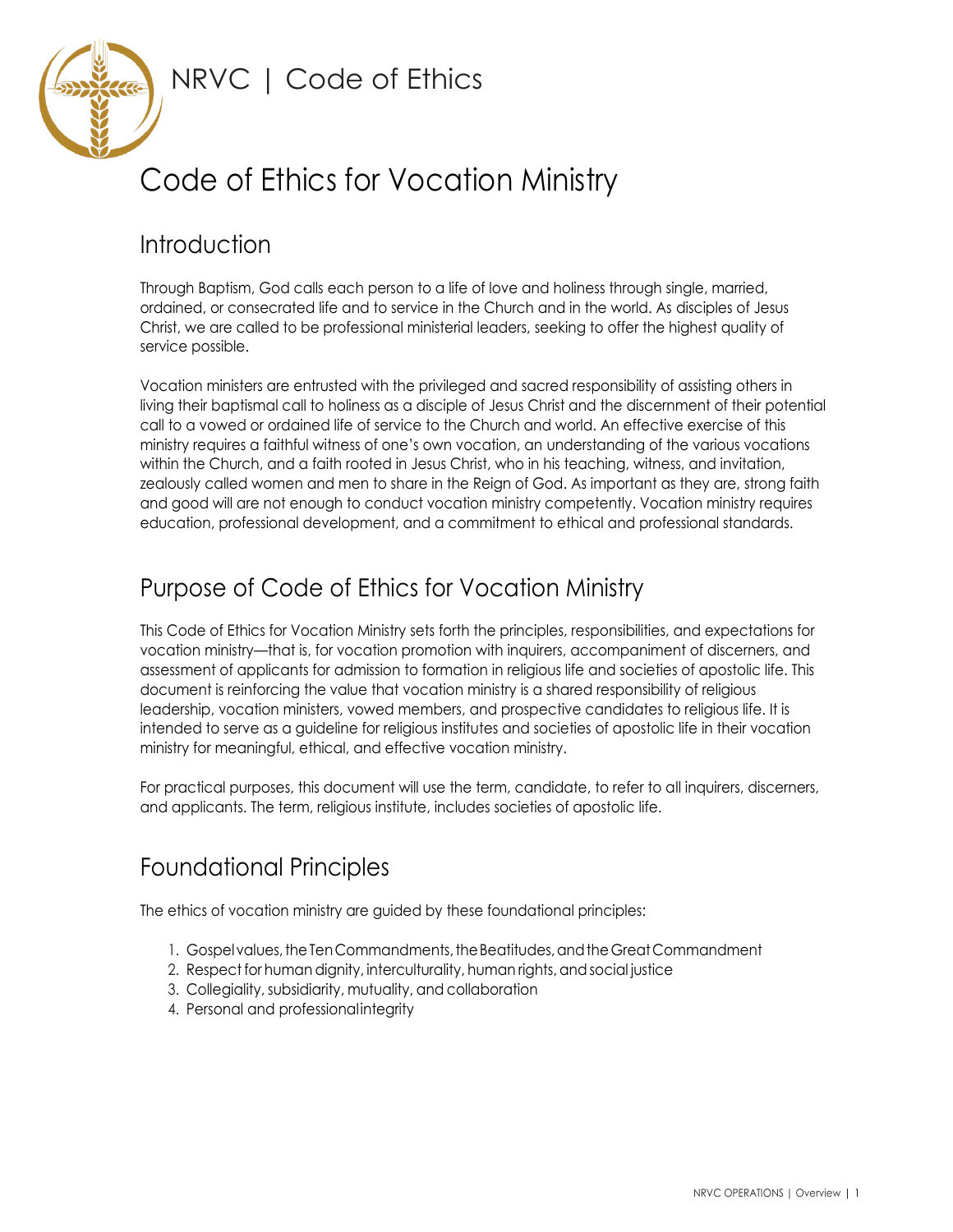# NRVC Vision and Mission Statements

VISIONSTATEMENT:TosettheworldablazewiththefireofGod'slovethroughtheprophetic,joyful witness ofreligioussisters,brothers, andpriestsasradicaldisciples of Jesus.

MISSION STATEMENT: The National Religious Vocation Conference is a catalyst for vocation discernment and the full flourishing of religious life as sisters, brothers, and priests for the ongoing transformation of theworld.

# I. Responsibilities of Leadership for Vocation Ministry

The support of leadership in religious institutes is essential for effective vocation ministry especially in the following three areas:

- A. FIRST AREA, TOLEADANDANIMATETHEIRCONGREGATIONORPROVINCE, INPARTICULAR, TO:
	- 1. Believeinafutureofreligiouslifeandinthecharismofthereligiousinstitute.
	- 2. Demonstrate their vibrant interest in religious life through meaningful action.
	- 3. Support and challenge the membership to greater authenticity and integrity in their religious lives.
	- 4. Assist the religious institute to embrace the Gospel values of belonging, dignity, and justice.
	- 5. Berealisticaboutthefutureoftheinstituteanditscapacityforattractingand retaining new members.
- B. SECOND AREA, TO APPOINT AND PREPARE SKILLED VOCATION MINISTERS, IN PARTICULAR, TO:
	- 1. Select for vocation ministry those who
		- a. ArevibrantmembersoftheChurchandtheirreligiousinstitute,orlayvocation.
		- b. Have a passion for vowed religious life and believe in its future.
		- c. Have a strong background in Catholic theology and spirituality.
		- d. Are able to clearly articulate their faith andthelifeandcharismoftheinstitute.
		- e. Possess personal and professional maturity.
		- f. Can work with others in assessing candidatesfairly and astutely.
		- g. Are intentionally mindful of the dominant culture within the religious institute and its impact upon new candidates.
	- 2. Support vocation ministersby

a. Providing a job description listing responsibilities, channels of accountability, and realistic goals.

b. Providing adequate resources in ministry (time, budget, formation, education, and support).

c. Meeting with the vocation minister on a consistent and scheduled basis.

d. Clearly articulating the expectations and behavioral objectives of the vocation minister.

e. Evaluating the ministry of the vocation minister and the effectiveness of the vocation ministry.

f. Emphasizing and implementing ways of working collaboratively.

g. Communicating child protection policies that address interactions with minors at vocation promotion events, in accompaniment, and discernment.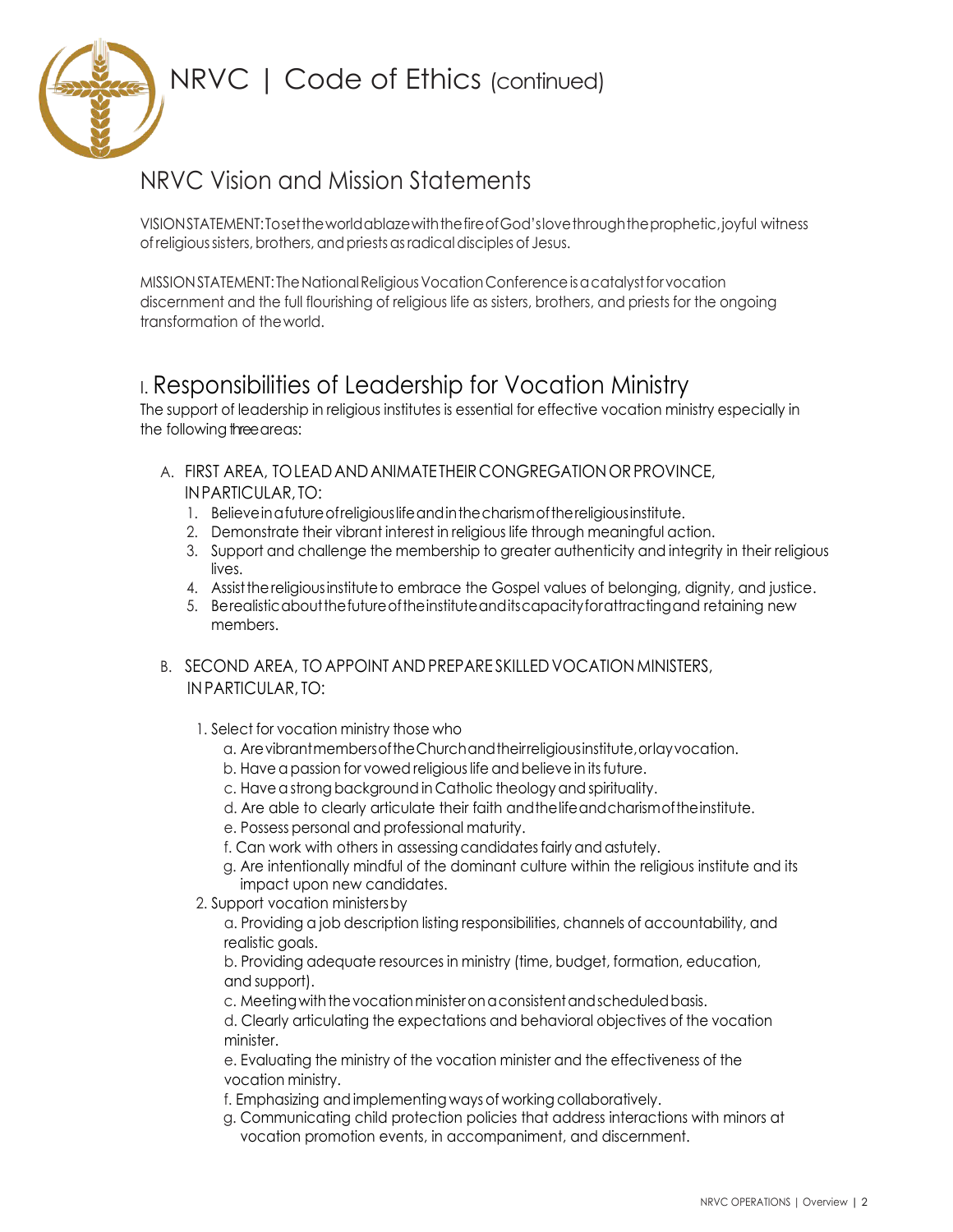

h. Ifthevocationministerisalayperson,orientinghimorhertoreligiouslife:the culture and charism of the religious institute.

- C. THIRD AREA, TO ADMIT CANDIDATES INTO THE FORMATION PROGRAM (Canon 597; 641-645). THEY DO THIS BY:
	- 1. Updating and implementing admission processes and policies.
	- 2. Ensuring confidentiality and the use of consent release forms.
	- 3. Clearly articulating criteria for admission, including criteria for age, gender identity, education, financial debt/obligations, sufficient physical and mental health, immigration status, marital/parental status, new Catholics, and psychological assessment.
	- 4. Giving testimony about former candidates or members who are seeking admission into another religious institute, always balancing the demands of veracity and appropriate confidentiality and the common good (Canon 645). Issues pertaining to sexual abuse are not maintained in confidence.

### **II. Responsibilities of Vocation Ministers for Vocation Ministry**

Vocation Ministers bear the primary responsibility for vocation ministry in promotion, accompaniment, and assessment. Their relationship to their religious institute and commitment to personal and professional development, is an essential ethical responsibility as a vocation minister.

#### A. IN PROMOTION, ACCOMPANIMENT, AND ASSESSMENT, TO:

1. Respect and reverence the inherent human dignity of each person, made in the image andlikenessofGod,comingfromdiversebackgroundsregarding:age,genderidentity, sexual orientation, marital status, physical abilities, education, culture, and ethnicity.

a. Be culturally mindful of the candidate, especially when she or he is from an underrepresented culture in the religious institute, e.g., by age, ethnicity, language, or national origin.

b. Honestly assess the capacity of one's religious institute in its ability to provide resources to welcome and incorporate historically underrepresented candidates and members. Good will is necessary, but not enough in this regard.

c. Address language competence to ensure communication among the candidate, the vocation/formation personnel, and the religious institute.

2. Clearly present the identity, life, and charism of the religious institute.

3. Become knowledgeable of, recognize, and affirm the various forms of consecrated life as they are expressed in the Church to assist candidates in identifying religious charisms that may meet their interests and expectations.

4. Clearly present admission criteria, such as age, immigration status, debt, education, and health.

5. Make responsible use of the resources of the religious institute.

6. Explain and maintain the proper role of the vocation minister to the candidate and the religious institute.

7. Maintain appropriate boundaries, avoiding dual relationships and the appearance of mixed roles with candidates. The relationship between vocation minister and candidate is professional and not based on personal friendship. The vocation minister is an agent for the religious institute and its leadership, and not an agent for the candidate. All communication and interaction with the candidate should be guided by this principle. In other words, the vocation minister always operates in the external forum and cannot serve as a spiritual director or confessor of the candidate.

a. During their time of discernment and formation, all professed members of the religious institute, especially the vocation minister and the major superior, are in a position of trust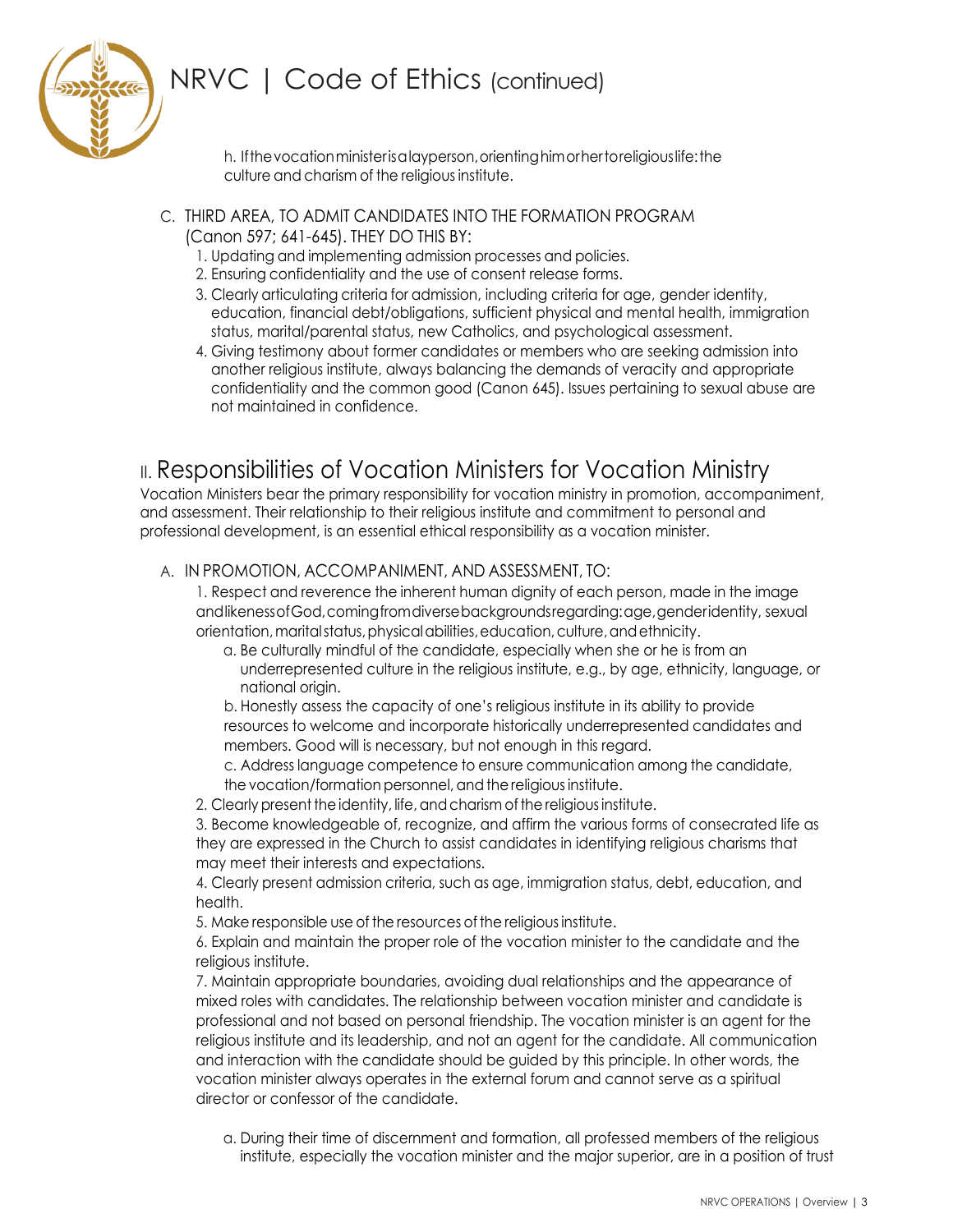

and power vis-à-vis a candidate. The power differential is real, and it is the responsibility of the vocation minister, leadership, and members of the institute to maintain proper boundaries. They should be familiar with the policies regarding boundaries with others set by the religious institute. If they are unsure how to proceed, they should consult with their major superior.

- b. The vocation minister or any other professed member involved in the discernment or formation process does not serve as confessor, counselor, or spiritual director for the candidate.
- c. All professed members, especially the vocation minister and the major superior, in their respective roles serve the needs of the candidate. The candidate does not serve the personal needs of the professed member or lay vocation director.
- d. Unhealthy emotional relationships or sexual intimacy between a professed member and a candidate is not only a violation of vowed chastity, but also a grave breach of ethical conduct. There is no place for such relationships in religious life or in vocation ministry.
- e. Meeting times and places should be appropriate and balance the need for confidential communication with the need for safe, neutral spaces, e.g., the vocation office or another office in a ministry center. Never meet in a private area such as a bedroom, even if it is a designated guest room. All office doors should have a glass panel or be left partially open during meetings with candidates.
- f. If meetings are conducted electronically, meeting times should be appropriate and the virtual background must be professional in appearance, with the avoidance of bedroom furniture and bathroom fixtures.
- g. Vocation ministers must be prudent in their use of self-disclosure of personal and congregational information with candidates.
- h. If a vocation minister is already in another professional relationship with a potential candidate (as teacher, counselor, spiritual director, etc.), s/he will not serve as vocation minister for that candidate, as dual roles present a conflict of interest. S/he will discuss the matter with leadership so that another vocation minister may be assigned to that candidate.
- B. IN ASSESSMENT, TO:
	- 1. Ensure that the people entering the religious institute's formation program have the health, suitable character, and adequate maturity, as well as the skills and potential to live religious life with integrity according to the religious institute's charism and tradition (Canon 642).
	- 2. Ensure the establishment and use of procedures so that the application and assessment of candidates obtains all and only the information proper to each level of the person's discernment, acknowledging the growth of trust and clarity over time.
	- 3. Ensure that the candidate understands the progressive nature of the discernment, assessment, admission, and formation processes.
	- 4. Ensure the right to minimum intrusion and privacy (Canon 220).
	- 5. Safeguard against biases, the assessment for admission should involve multiple people including face-to-face interviews with more than one representative of the religious institute. In addition, letters of recommendation from a minimum of three personal references (including at least one from a family member) and two professional references, for a total of five references, be included as part of the application requirements.
	- 6. Promptly and clearly communicate to the candidate any decision regarding their application.
	- 7. Respect and support any candidate with reasonable prospects for a future in the religious institute, including accommodating language, culture, health, and disabilities; and recommending therapy when indicated.
	- 8. Respect the reality that the religious institute is not primarily a therapeutic community, and therefore, to acknowledge when long-term therapy should occur prior to a reconsideration of admission.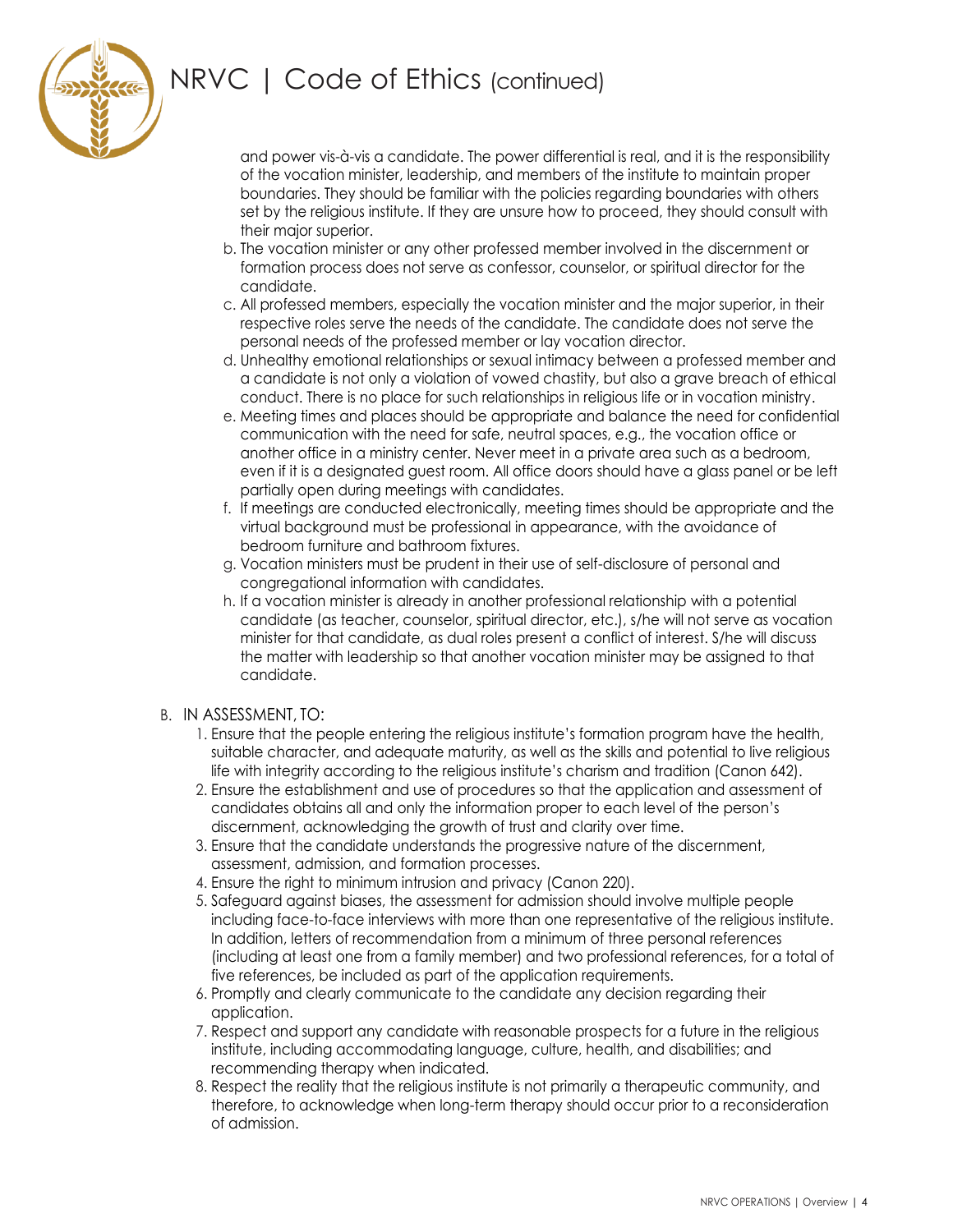

#### C. IN PERSONAL AND PROFESSIONAL DEVELOPMENT, TO:

- 1. Live a balanced vibrant religious life: prayer, ministry, leisure, personal relationships, community responsibilities, etc.
- 2. Be responsible to religious leadership with clear lines of accountability and reporting to demonstrate the responsible use of time and resources, as well as decisions regarding candidates.
- 3. Develop professional competence in vocation ministry by
	- a. Using the NRVC curriculum and resources.
	- b. Acquiring necessary education, skills, and formation.
	- c. Enhancing interviewing and assessment skills, ecclesiology, sexuality, theology, ethics, and canon law.
	- d. Embracing intercultural humility as a lifelong pursuit.
	- e. Understanding the Americans with Disabilities Act (ADA) regulations in regards to anticipatory ministry sites for candidates.
	- f. Participating in ongoing professional and ministerial development.
- 4. Make use of supervision and mentoring and a system or network of spiritual, emotional, and professional support in ministry.
- 5. Maintain respectful relationships with other vocation ministers by:
	- a. Maintaining and promoting high professional and ethical standards among vocation ministers.
	- b. Respecting the diversity of charisms and the freedom of discerners in pursuing their vocation (Canon 219).
	- c. Respectfully confronting one another regarding unethical conduct and reporting any concerns to appropriate authorities.
	- d. Reporting criminal incidents of sexual abuse of minors as required by law.
	- e. Exercising discretion in communicating about candidates, balancing their right to privacy, their freedom to pursue their vocation, and the good of the Church, the people of God and individual religious institutes (Canons 219, 220).
	- f. Obtaining the testimony of the local ordinary, the major superior of the religious institute, or the rector of the seminary regarding the admission of clerics or those who had been admitted in another religious institute, or in a seminary (Canon 645).
- 6. To maintain professional standards in vocation ministry by
	- a. Maintaining professional boundaries always.
	- b. Maintaining appropriate confidentiality regarding personal information of candidates.
	- c. Maintaining set "office hours" for availability with candidates.
	- d. Establishing and adhering to vocational records management policy.

#### D. IN RELATIONSHIP WITH ONE'S OWN RELIGIOUS INSTITUTE, TO:

1. Build and maintain strong relationships with their leadership and the sisters/brothers of the religious institute.

- 2. Build a supportive vocation culture by:
	- a. Maintaining regular, open, honest, and respectful relations and communications with one's leadership about the
		- i. admission processes, policies and criteria;
		- ii. the work of vocation ministry;
		- iii. prospective candidates;
		- iv. vocation trends and best practices.
	- b. Relating to members of the religious institute by:
		- i. Informing them of contemporary vocation trends;
		- ii. Providing resources and opportunities for community engagement.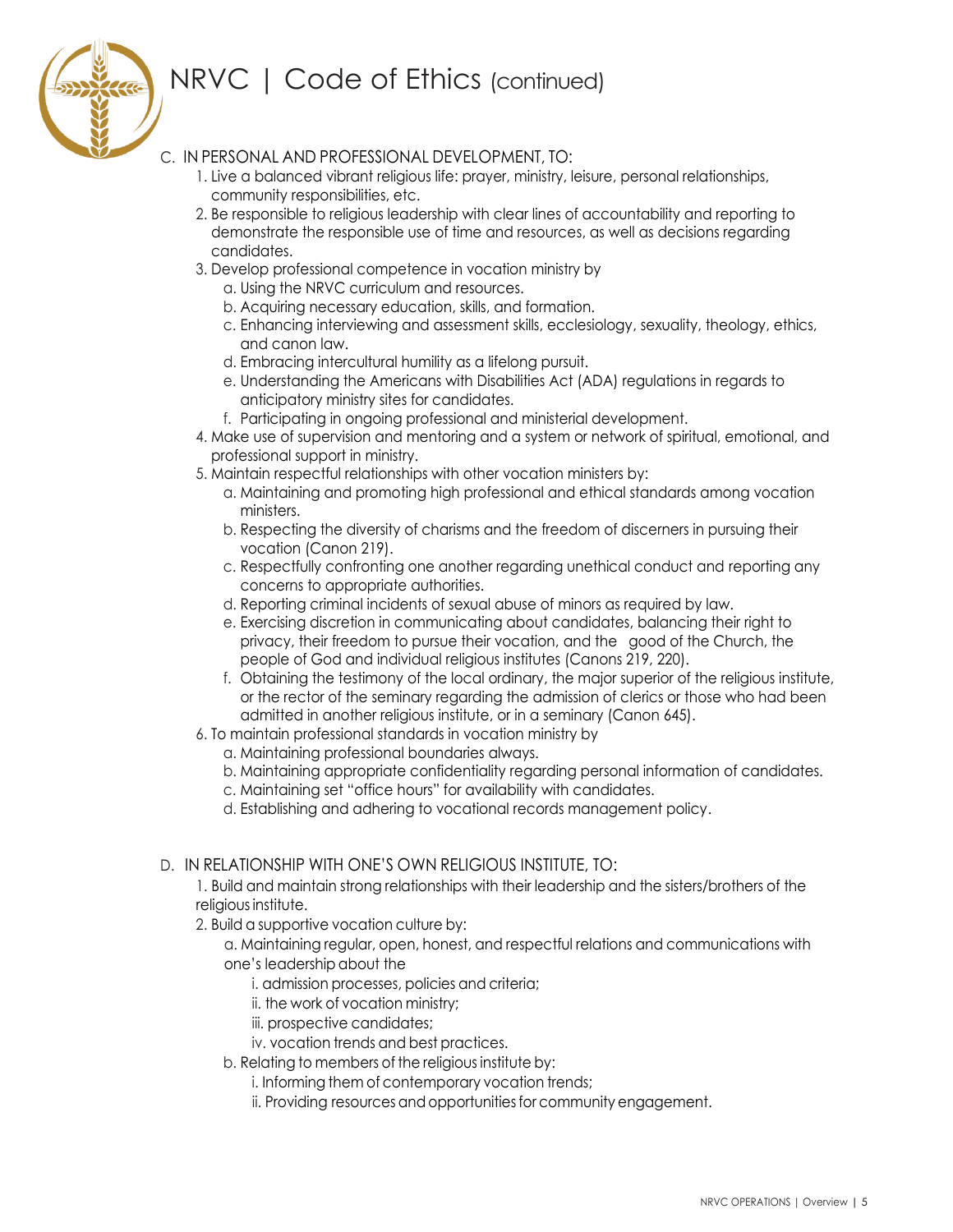

E. IN VOCATION MINISTRY WITH MINORS, INCLUDING VOCATION PROMOTION PROGRAMS WHERE YOUTH ARE PRESENT IN PARISH AND SCHOOL VISITS, FAIRS, RETREATS, AND CONFERENCES, TO:

- 1. Ensure the protection of minors by requiring anyone who is promoting vocations by.
	- a. Requiring anyone who is promoting vocations by ministering to minors to have current Safe Environment training.
	- b. Following the religious institute's child protection policies that address interactions with minors, including following all requirements regarding the number and types of adults necessary for ministry to minors.
- 2. Safely communicate with minors by:
	- a. Requiring vocation ministers who are working with minors discerning religious life to have written parental consent for ongoing contact and clear expectations in writing concerning communication, events, meetings, etc. This includes contact via phone conversations, emails, social media platforms, videos, chats, text messages, and letters.
	- b. All in-person meetings held in open, visible spaces, with prior parental approval.
	- c. All correspondence including electronic communications must be from a professional address and congregational social media platforms. A vocation minister should never "friend" a minor on their personal social media sites.
	- d. Avoid any type of private messages by including another responsible adult, e.g., a parent, a teacher, youth minister, etc., in any personal contact with minors through email, text, or social media.
	- e. Following all safe environment boundaries and policies for all discernment appointments and visits with minors in any venue.

### III. Responsibilities of Members for Vocation Ministry

Vocation Ministry is the responsibility of the entire religious institute. Members of the religious institute bear their responsibility for vocation ministry by:

- A. Living religious life vibrantly and witnessing joy, authenticity, and fidelity in religious life.
- B. Promoting vocations and recommending names of potential candidates who meet the criteria for admission.
- C. Respectfully welcoming candidates, especially people from varied cultures with a willingness to learn together aspects of interculturality.
- D. Being open to assuming a role in the congregation's vocation ministry team and vocation promotion events by sharing one's vocation story, community charism, mission, and ministries.
- E. Meeting candidates in a public place in full view of others. If alone with a candidate, encourage other members of the religious institute to randomly drop in or pass by the interaction occasionally.
- F. Avoiding physical affection and inappropriate behavior during interactions.
- G. Respecting the vocation discernment and assessment process, and the boundaries and confidentiality required.
- H. Respecting and supporting those serving in leadership and in vocation ministry by cooperating with them in their efforts to utilize contemporary vocation trends and effective methods of engagement.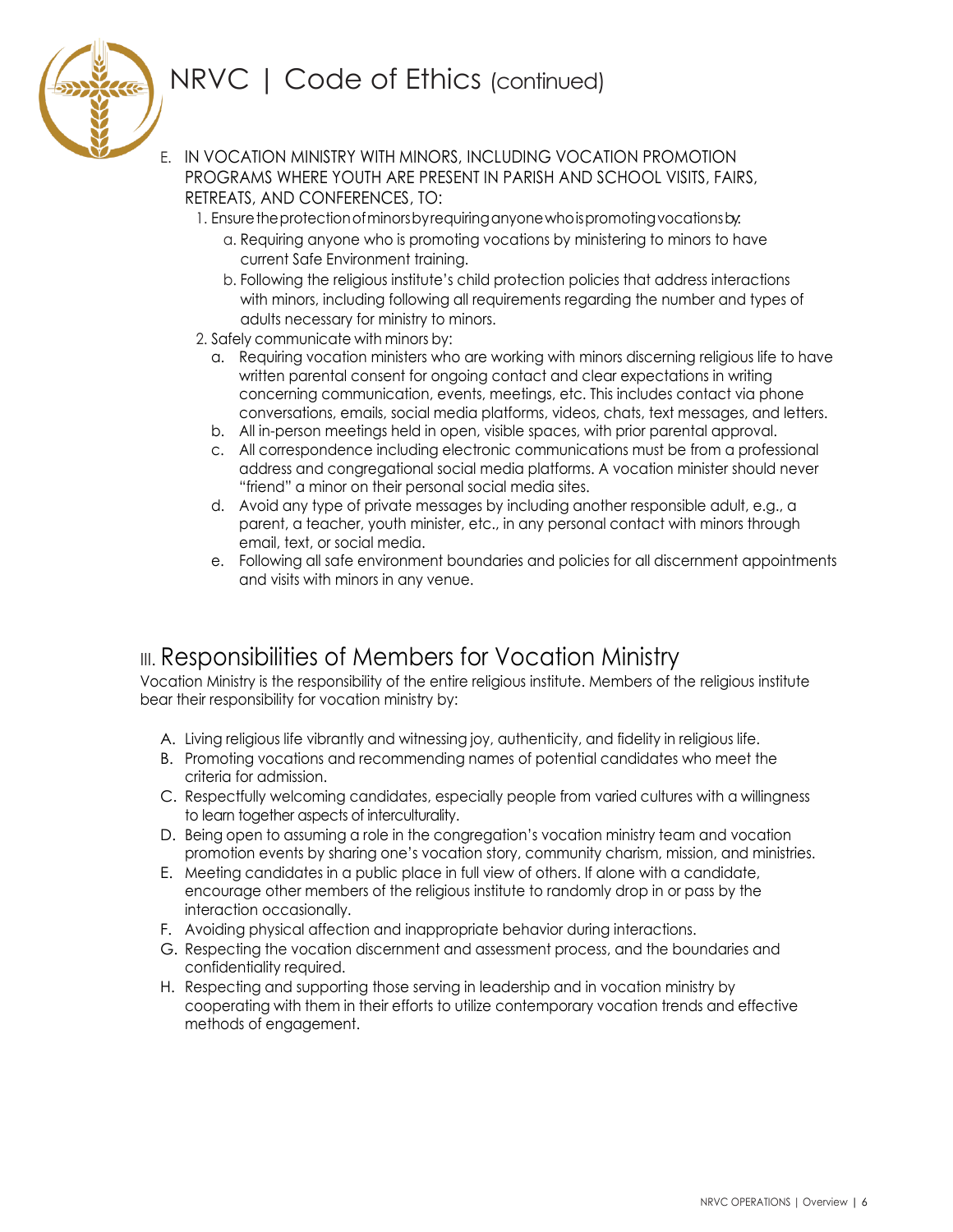

# IV. Expectations of Candidates

Candidates do not have reciprocal obligations to a professional and ethical code of conduct in vocation ministry. There are, however, some expectations of them that the vocation minister may assume and directly request regarding the candidate's own participation in the discernment process, namely to:

- A. Engage in discernment with honesty and integrity.
- B. Follow-up in a timely manner with suggestions or requirements from the vocation minister.
- C. Inform the vocation minister when s/he no longer desires to continue the discernment/application process.
- D. Take responsibility for his/her own discernment and make use of assistance and resources.
- E. Meet the requirements of the application process candidly and honestly.

### V. Vocation Records Management Policy

Leadership and vocation ministers share the responsibility for the creation and management of all records and policies associated with vocation ministry. The Vocation Records Management Policy should address:

- A. Creating, accessing, and securely retaining of all vocation documents.
- B. Valuing and respecting the dignity and privacy of individual candidates, needs of the religious institute, and the people of God, balancing the need for confidentiality and the need for due diligence in gathering information in the admission of a candidate.
- C. Specifying information that is needed and pertinent for vocation discernment and the admissions decision.
- D. Obtaining release forms from the candidate for applications records:
	- 1. Limiting their validity to a required period of time.
	- 2. Limiting the release of mental health records and other particularly sensitive information to thevocationministerordesignatedadmissionspersonnelresponsibleforscreening and the majorsuperior.
- E. Outlining information about the candidate that may be shared with vocation and leadership teams. The major superior determines what information is relevant.
- F. Informing candidates regarding the vocation record-keeping policies of the religious institute and the scope of confidentiality surrounding their personal information.
- G. Addressing ownership of records. The candidate's file belongs to the religious institute except for candidate records (documents produced by the candidate, e.g., autobiography, birth certificate, sacrament documentation). These candidate records are returned to the candidate or destroyed on their departure or ceasing the application or formation process.
- H. Obtaining clear prior written release from candidates regarding photographs and other digital recordings to be used in communications of the religious institute.
- I. Determining how long vocation records are maintained and who has access to these records.
- J. All policies should be developed in accordance with Canon Law, civil laws, and any other data protection laws that apply. ([See NRVC's Privacy Policy](https://nrvc.net/privacy_policy/current)).